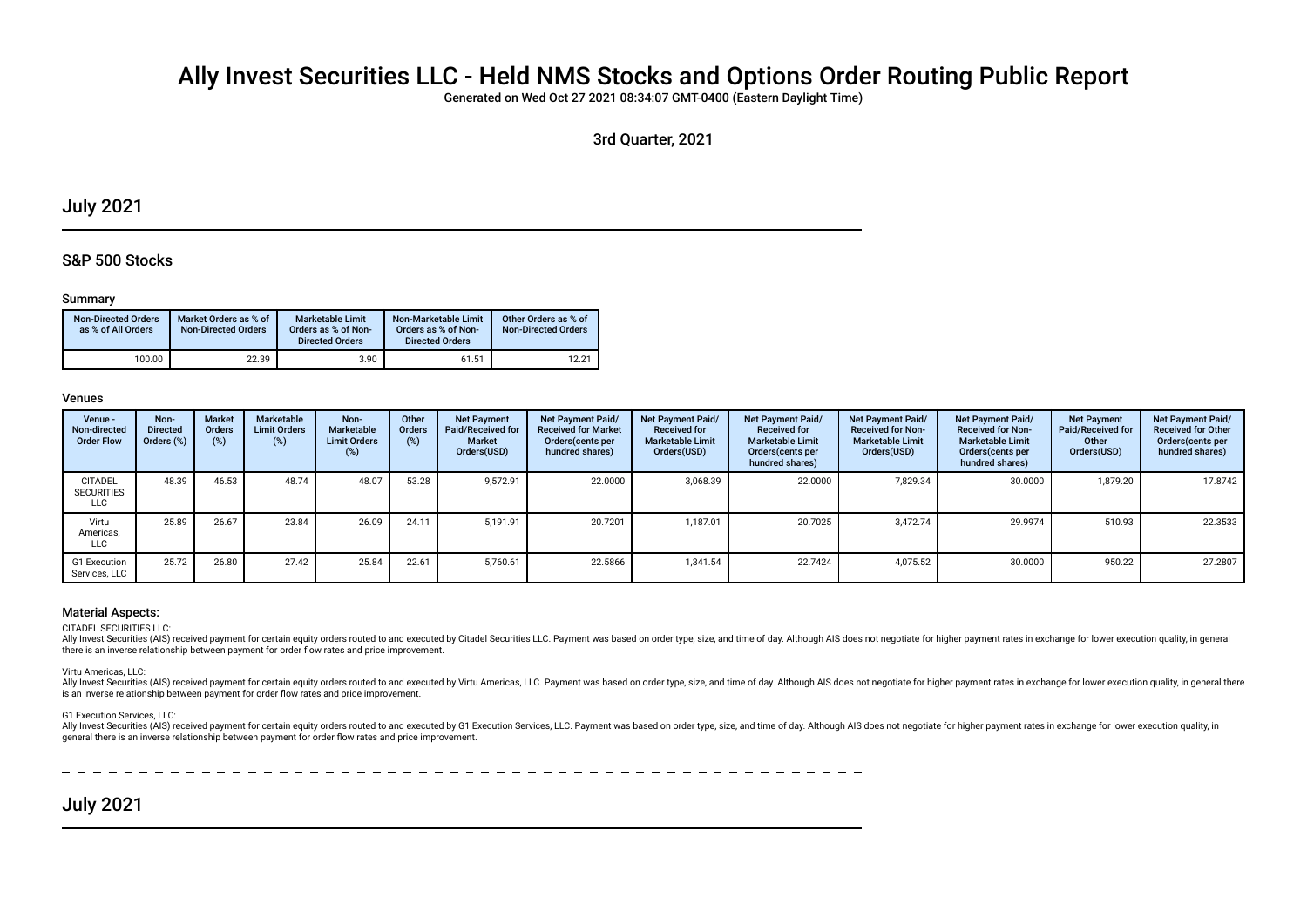## Non-S&P 500 Stocks

### Summary

| <b>Non-Directed Orders</b><br>as % of All Orders | Market Orders as % of<br><b>Non-Directed Orders</b> | <b>Marketable Limit</b><br>Orders as % of Non-<br><b>Directed Orders</b> | Non-Marketable Limit<br>Orders as % of Non-<br><b>Directed Orders</b> | Other Orders as % of<br><b>Non-Directed Orders</b> |
|--------------------------------------------------|-----------------------------------------------------|--------------------------------------------------------------------------|-----------------------------------------------------------------------|----------------------------------------------------|
| 100.00                                           | 20.25                                               | 5.28                                                                     | 65.19                                                                 | 9.28                                               |

#### Venues

| Venue -<br>Non-directed<br><b>Order Flow</b>      | Non-<br><b>Directed</b><br>Orders (%) | <b>Market</b><br>Orders<br>$(\%)$ | Marketable<br><b>Limit Orders</b><br>(%) | Non-<br>Marketable<br><b>Limit Orders</b><br>(%) | Other<br>Orders<br>(%) | <b>Net Payment</b><br>Paid/Received for<br><b>Market</b><br>Orders(USD) | <b>Net Payment Paid/</b><br><b>Received for Market</b><br>Orders(cents per<br>hundred shares) | <b>Net Payment Paid/</b><br><b>Received for</b><br><b>Marketable Limit</b><br>Orders(USD) | Net Payment Paid/<br><b>Received for</b><br><b>Marketable Limit</b><br>Orders(cents per<br>hundred shares) | Net Payment Paid/<br><b>Received for Non-</b><br><b>Marketable Limit</b><br>Orders(USD) | <b>Net Payment Paid/</b><br><b>Received for Non-</b><br><b>Marketable Limit</b><br>Orders (cents per<br>hundred shares) | <b>Net Payment</b><br><b>Paid/Received for</b><br>Other<br>Orders(USD) | Net Payment Paid/<br><b>Received for Other</b><br>Orders(cents per<br>hundred shares) |
|---------------------------------------------------|---------------------------------------|-----------------------------------|------------------------------------------|--------------------------------------------------|------------------------|-------------------------------------------------------------------------|-----------------------------------------------------------------------------------------------|-------------------------------------------------------------------------------------------|------------------------------------------------------------------------------------------------------------|-----------------------------------------------------------------------------------------|-------------------------------------------------------------------------------------------------------------------------|------------------------------------------------------------------------|---------------------------------------------------------------------------------------|
| <b>CITADEL</b><br><b>SECURITIES</b><br><b>LLC</b> | 48.60                                 | 46.72                             | 48.77                                    | 47.90                                            | 57.55                  | 41.349.84                                                               | 20.9404                                                                                       | 24,310.62                                                                                 | 20.8333                                                                                                    | 43,876.53                                                                               | 28.7796                                                                                                                 | 10,601.46                                                              | 16.4193                                                                               |
| G1 Execution<br>Services, LLC                     | 25.80                                 | 27.00                             | 26.82                                    | 26.13                                            | 20.31                  | 26,381.31                                                               | 23.0208                                                                                       | 13,451.96                                                                                 | 23.8636                                                                                                    | 26.273.15                                                                               | 29.0071                                                                                                                 | 3,881.70                                                               | 27.9381                                                                               |
| Virtu<br>Americas,<br>LLC                         | 25.59                                 | 26.28                             | 24.42                                    | 25.97                                            | 22.14                  | 25.969.75                                                               | 21.8090                                                                                       | 10.942.68                                                                                 | 21.7543                                                                                                    | 20.446.40                                                                               | 29.7946                                                                                                                 | 1,440.07                                                               | 23.9646                                                                               |

## Material Aspects:

#### CITADEL SECURITIES LLC:

Ally Invest Securities (AIS) received payment for certain equity orders routed to and executed by Citadel Securities LLC. Payment was based on order type, size, and time of day. Although AIS does not negotiate for higher p there is an inverse relationship between payment for order fow rates and price improvement.

#### G1 Execution Services, LLC:

Ally Invest Securities (AIS) received payment for certain equity orders routed to and executed by G1 Execution Services, LLC. Payment was based on order type, size, and time of day. Although AIS does not negotiate for high general there is an inverse relationship between payment for order fow rates and price improvement.

#### Virtu Americas, LLC:

Ally Invest Securities (AIS) received payment for certain equity orders routed to and executed by Virtu Americas, LLC. Payment was based on order type, size, and time of day. Although AIS does not negotiate for higher paym is an inverse relationship between payment for order fow rates and price improvement.

 $\overline{a}$  $- - - - - - \sim$  $\overline{\phantom{0}}$  $-$ 

## July 2021

## **Options**

### Summary

| <b>Non-Directed Orders</b><br>as % of All Orders | Market Orders as % of<br><b>Non-Directed Orders</b> | <b>Marketable Limit</b><br>Orders as % of Non-<br><b>Directed Orders</b> | Non-Marketable Limit<br>Orders as % of Non-<br><b>Directed Orders</b> | Other Orders as % of<br><b>Non-Directed Orders</b> |
|--------------------------------------------------|-----------------------------------------------------|--------------------------------------------------------------------------|-----------------------------------------------------------------------|----------------------------------------------------|
| 100.00                                           | 5.65                                                | 5.97                                                                     | 55.84                                                                 | 32.53                                              |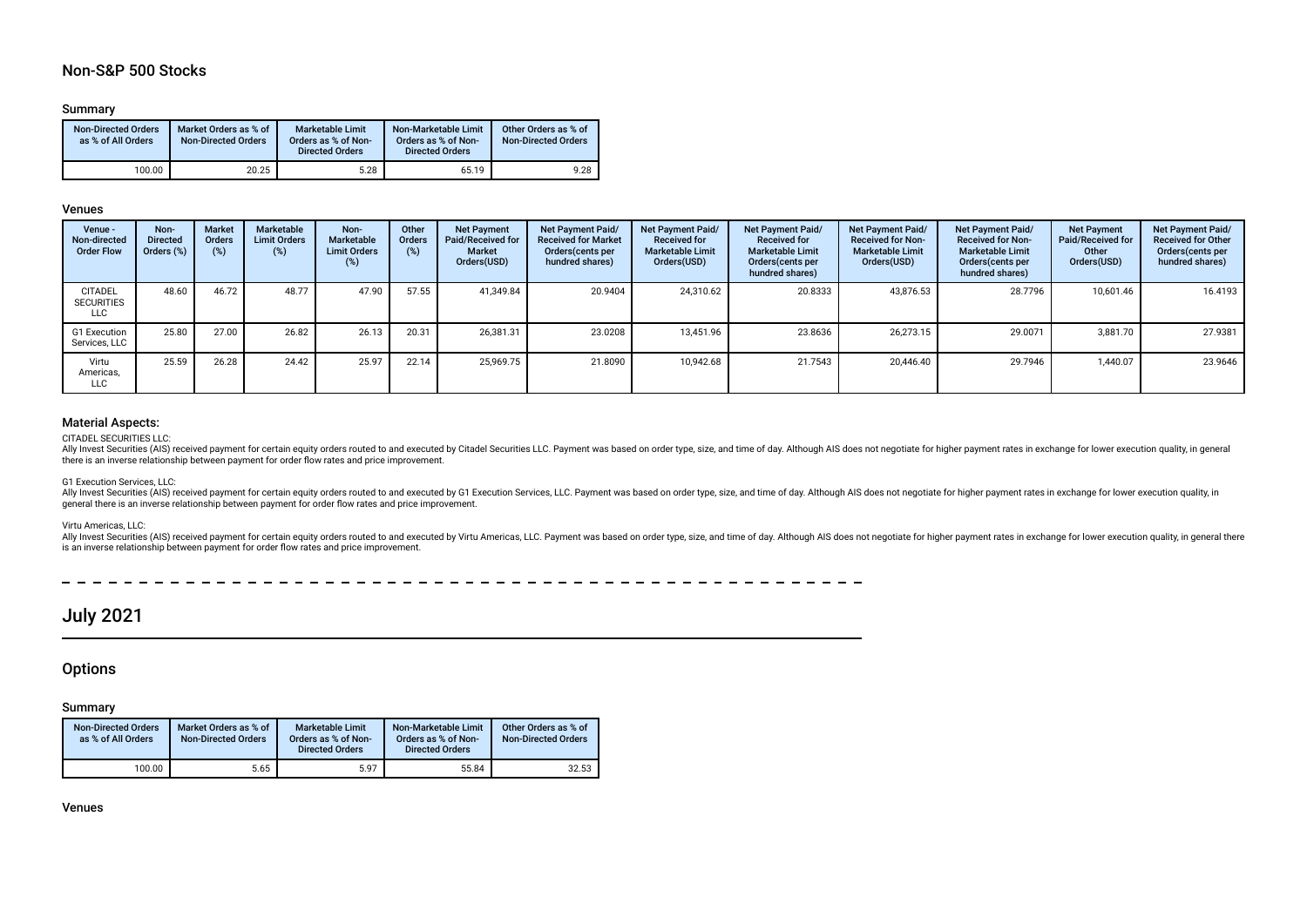| Venue -<br>Non-directed<br><b>Order Flow</b> | Non-<br><b>Directed</b><br>Orders (%) | <b>Market</b><br><b>Orders</b><br>(%) | Marketable<br><b>Limit Orders</b><br>(%) | Non-<br>Marketable<br><b>Limit Orders</b><br>(%) | Other<br>Orders<br>(%) | <b>Net Payment</b><br>Paid/Received for<br><b>Market</b><br>Orders(USD) | Net Payment Paid/<br><b>Received for Market</b><br>Orders (cents per<br>hundred shares) | Net Payment Paid/<br><b>Received for</b><br><b>Marketable Limit</b><br>Orders(USD) | Net Payment Paid/<br><b>Received for</b><br><b>Marketable Limit</b><br>Orders (cents per<br>hundred shares) | Net Payment Paid/<br><b>Received for Non-</b><br><b>Marketable Limit</b><br>Orders(USD) | Net Payment Paid/<br><b>Received for Non-</b><br><b>Marketable Limit</b><br>Orders(cents per<br>hundred shares) | <b>Net Payment</b><br>Paid/Received for<br>Other<br>Orders(USD) | Net Payment Paid/<br><b>Received for Other</b><br>Orders (cents per<br>hundred shares) |
|----------------------------------------------|---------------------------------------|---------------------------------------|------------------------------------------|--------------------------------------------------|------------------------|-------------------------------------------------------------------------|-----------------------------------------------------------------------------------------|------------------------------------------------------------------------------------|-------------------------------------------------------------------------------------------------------------|-----------------------------------------------------------------------------------------|-----------------------------------------------------------------------------------------------------------------|-----------------------------------------------------------------|----------------------------------------------------------------------------------------|
| <b>CITADEL</b><br><b>SECURITIES</b><br>LLC   | 43.28                                 | 31.64                                 | 33.75                                    | 40.78                                            | 51.34                  | 30,835.00                                                               | 49.8851                                                                                 | 70,125.00                                                                          | 49.6837                                                                                                     | 74,332.00                                                                               | 48.8641                                                                                                         | 68,972.00                                                       | 46.6787                                                                                |
| Wolverine<br>Execution<br>Services, LLC      | 30.14                                 | 32.61                                 | 28.74                                    | 31.80                                            | 27.13                  | 28.385.70                                                               | 42.6039                                                                                 | 48,352.95                                                                          | 48.6028                                                                                                     | 68,884.45                                                                               | 48.3210                                                                                                         | 36,228.51                                                       | 47.9880                                                                                |
| Global<br>Execution<br><b>Brokers LP</b>     | 26.58                                 | 35.74                                 | 37.51                                    | 27.42                                            | 21.52                  | 30.908.90                                                               | 43.9378                                                                                 | 66,888.44                                                                          | 48.7383                                                                                                     | 84,345.52                                                                               | 49.0352                                                                                                         | 41,884.38                                                       | 46.6637                                                                                |

#### CITADEL SECURITIES LLC:

Ally Invest Securities (AIS) received payment for certain equity orders routed to and executed by Citadel Securities LLC. Payment was based on order type, size, and time of day. Although AIS does not negotiate for higher p there is an inverse relationship between payment for order fow rates and price improvement.

#### Wolverine Execution Services, LLC:

Ally Invest Securities (AIS) received payment for certain equity orders routed to and executed by Wolverine Execution Services, LLC. Payment was based on order type, size, and time of day. Although AIS does not negotiate f in general there is an inverse relationship between payment for order fow rates and price improvement.

#### Global Execution Brokers LP:

Ally Invest Securities (AIS) received payment for certain equity orders routed to and executed by Global Execution Brokers LP. Payment was based on order type, size, and time of day. Although AIS does not negotiate for hig general there is an inverse relationship between payment for order fow rates and price improvement.

## August 2021

## S&P 500 Stocks

#### Summary

| <b>Non-Directed Orders</b><br>as % of All Orders | Market Orders as % of<br><b>Non-Directed Orders</b> | <b>Marketable Limit</b><br>Orders as % of Non-<br><b>Directed Orders</b> | Non-Marketable Limit<br>Orders as % of Non-<br><b>Directed Orders</b> | Other Orders as % of<br><b>Non-Directed Orders</b> |
|--------------------------------------------------|-----------------------------------------------------|--------------------------------------------------------------------------|-----------------------------------------------------------------------|----------------------------------------------------|
| 100.00                                           | 22.54                                               | 3.74                                                                     | 61.42                                                                 | 12.31                                              |

| Venue -<br>Non-directed<br><b>Order Flow</b> | Non-<br><b>Directed</b><br>Orders (%) | <b>Market</b><br>Orders<br>(% ) | Marketable<br><b>Limit Orders</b><br>(%) | Non-<br><b>Marketable</b><br><b>Limit Orders</b><br>(%) | Other<br>Orders<br>(%) | <b>Net Payment</b><br>Paid/Received for<br><b>Market</b><br>Orders(USD) | Net Payment Paid/<br><b>Received for Market</b><br>Orders(cents per<br>hundred shares) | Net Payment Paid/<br><b>Received for</b><br><b>Marketable Limit</b><br>Orders(USD) | Net Payment Paid/<br><b>Received for</b><br><b>Marketable Limit</b><br>Orders(cents per<br>hundred shares) | Net Payment Paid/<br><b>Received for Non-</b><br><b>Marketable Limit</b><br>Orders(USD) | <b>Net Payment Paid/</b><br><b>Received for Non-</b><br><b>Marketable Limit</b><br>Orders (cents per<br>hundred shares) | <b>Net Payment</b><br>Paid/Received for<br>Other<br>Orders(USD) | <b>Net Payment Paid/</b><br><b>Received for Other</b><br>Orders(cents per<br>hundred shares) |
|----------------------------------------------|---------------------------------------|---------------------------------|------------------------------------------|---------------------------------------------------------|------------------------|-------------------------------------------------------------------------|----------------------------------------------------------------------------------------|------------------------------------------------------------------------------------|------------------------------------------------------------------------------------------------------------|-----------------------------------------------------------------------------------------|-------------------------------------------------------------------------------------------------------------------------|-----------------------------------------------------------------|----------------------------------------------------------------------------------------------|
| CITADEL<br><b>SECURITIES</b><br>LLC          | 43.90                                 | 41.77                           | 44.02                                    | 43.59                                                   | 49.33                  | 9,663.39                                                                | 22.0000                                                                                | 2,423.89                                                                           | 22.0000                                                                                                    | 6,691.56                                                                                | 30.0000                                                                                                                 | 1,816.08                                                        | 18.0043                                                                                      |
| G1 Execution<br>Services, LLC                | 34.44                                 | 36.63                           | 36.13                                    | 34.40                                                   | 30.08                  | 8.012.12                                                                | 22.3232                                                                                | 1,600.30                                                                           | 23.1576                                                                                                    | 5.074.40                                                                                | 30.0000                                                                                                                 | 1.276.17                                                        | 27.0805                                                                                      |
| Virtu<br>Americas,<br><b>LLC</b>             | 21.66                                 | 21.60                           | 19.85                                    | 22.01                                                   | 20.59                  | 4.440.27                                                                | 18.7811                                                                                | 748.66                                                                             | 20.4629                                                                                                    | 2,890.39                                                                                | 30.0000                                                                                                                 | 384.00                                                          | 20.7517                                                                                      |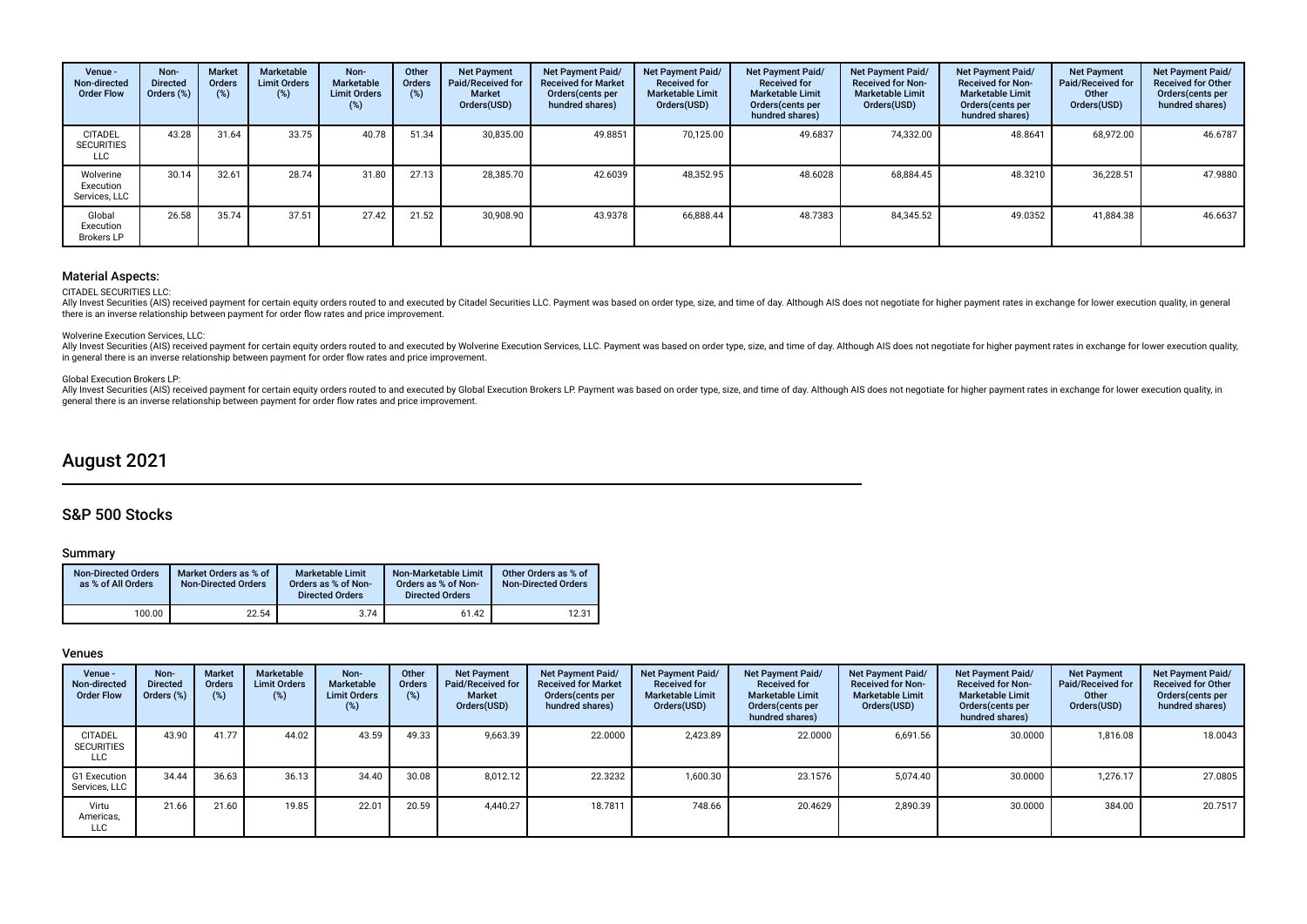| Venue -<br>Non-directed<br><b>Order Flow</b> | Non-<br><b>Directed</b><br>Orders (%) | <b>Market</b><br>Orders<br>(9) | Marketable<br><b>Limit Orders</b><br>(%) | Non-<br><b>Marketable</b><br><b>Limit Orders</b><br>(%) | Other<br>Orders<br>(%) | <b>Net Payment</b><br>Paid/Received for<br><b>Market</b><br>Orders(USD) | <b>Net Payment Paid/</b><br><b>Received for Market</b><br>Orders(cents per<br>hundred shares) | <b>Net Payment Paid/</b><br><b>Received for</b><br><b>Marketable Limit</b><br>Orders(USD) | <b>Net Payment Paid/</b><br><b>Received for</b><br><b>Marketable Limit</b><br>Orders (cents per<br>hundred shares) | Net Payment Paid/<br><b>Received for Non-</b><br><b>Marketable Limit</b><br>Orders(USD) | <b>Net Payment Paid/</b><br><b>Received for Non-</b><br><b>Marketable Limit</b><br>Orders (cents per<br>hundred shares) | Net Payment<br><b>Paid/Received for</b><br>Other<br>Orders(USD) | <b>Net Payment Paid/</b><br><b>Received for Other</b><br>Orders(cents per<br>hundred shares) |
|----------------------------------------------|---------------------------------------|--------------------------------|------------------------------------------|---------------------------------------------------------|------------------------|-------------------------------------------------------------------------|-----------------------------------------------------------------------------------------------|-------------------------------------------------------------------------------------------|--------------------------------------------------------------------------------------------------------------------|-----------------------------------------------------------------------------------------|-------------------------------------------------------------------------------------------------------------------------|-----------------------------------------------------------------|----------------------------------------------------------------------------------------------|
| Apex Clearing<br>Corporation                 | 0.00                                  | 0.00                           | 0.00                                     | 0.00                                                    | 0.00                   | 0.00                                                                    | 0.0000                                                                                        | 0.00                                                                                      | 0.0000                                                                                                             | 0.00                                                                                    | 0.0000                                                                                                                  | 0.00                                                            | 0.0000                                                                                       |

CITADEL SECURITIES LLC:

Ally Invest Securities (AIS) received payment for certain equity orders routed to and executed by Citadel Securities LLC. Payment was based on order type, size, and time of day. Although AIS does not negotiate for higher p there is an inverse relationship between payment for order fow rates and price improvement.

#### G1 Execution Services, LLC:

Ally Invest Securities (AIS) received payment for certain equity orders routed to and executed by G1 Execution Services, LLC. Payment was based on order type, size, and time of day. Although AIS does not negotiate for high general there is an inverse relationship between payment for order fow rates and price improvement.

#### Virtu Americas, LLC:

Ally Invest Securities (AIS) received payment for certain equity orders routed to and executed by Virtu Americas. LLC. Payment was based on order type, size, and time of day. Although AIS does not negotiate for higher paym is an inverse relationship between payment for order fow rates and price improvement.

#### Apex Clearing Corporation:

Ally Invest Securities LLC did not receive any payment from its clearing firm, Apex Clearing Corp. and routed de minimis orders to them. Although AIS does not negotiate for higher payment rates in exchange for lower execut payment for order fow rates and price improvement.

---------- $\overline{\phantom{0}}$  $\overline{\phantom{0}}$  $\sim$   $\equiv$   $\equiv$ ------

## August 2021

## Non-S&P 500 Stocks

#### Summary

| <b>Non-Directed Orders</b><br>as % of All Orders | Market Orders as % of<br><b>Non-Directed Orders</b> | <b>Marketable Limit</b><br>Orders as % of Non-<br><b>Directed Orders</b> | Non-Marketable Limit<br>Orders as % of Non-<br><b>Directed Orders</b> | Other Orders as % of<br><b>Non-Directed Orders</b> |
|--------------------------------------------------|-----------------------------------------------------|--------------------------------------------------------------------------|-----------------------------------------------------------------------|----------------------------------------------------|
| 100.00                                           | 21.16                                               | 5.28                                                                     | 63.90                                                                 | 9.66                                               |

| Venue -<br>Non-directed<br><b>Order Flow</b>      | Non-<br><b>Directed</b><br>Orders (%) | <b>Market</b><br>Orders<br>$(\%)$ | Marketable<br><b>Limit Orders</b><br>$(\%)$ | Non-<br>Marketable<br><b>Limit Orders</b><br>(%) | Other<br>Orders<br>(%) | <b>Net Payment</b><br>Paid/Received for<br><b>Market</b><br>Orders(USD) | <b>Net Payment Paid/</b><br><b>Received for Market</b><br>Orders (cents per<br>hundred shares) | Net Payment Paid/<br><b>Received for</b><br><b>Marketable Limit</b><br>Orders(USD) | Net Payment Paid/<br><b>Received for</b><br><b>Marketable Limit</b><br>Orders(cents per<br>hundred shares) | Net Payment Paid/<br><b>Received for Non-</b><br><b>Marketable Limit</b><br>Orders(USD) | Net Payment Paid/<br><b>Received for Non-</b><br><b>Marketable Limit</b><br>Orders (cents per<br>hundred shares) | <b>Net Payment</b><br>Paid/Received for<br>Other<br>Orders(USD) | Net Payment Paid/<br><b>Received for Other</b><br>Orders(cents per<br>hundred shares) |
|---------------------------------------------------|---------------------------------------|-----------------------------------|---------------------------------------------|--------------------------------------------------|------------------------|-------------------------------------------------------------------------|------------------------------------------------------------------------------------------------|------------------------------------------------------------------------------------|------------------------------------------------------------------------------------------------------------|-----------------------------------------------------------------------------------------|------------------------------------------------------------------------------------------------------------------|-----------------------------------------------------------------|---------------------------------------------------------------------------------------|
| <b>CITADEL</b><br><b>SECURITIES</b><br><b>LLC</b> | 44.34                                 | 42.07                             | 43.96                                       | 43.57                                            | 54.65                  | 40,037.08                                                               | 20.5982                                                                                        | 20,262.36                                                                          | 20.2352                                                                                                    | 37,281.18                                                                               | 28.2281                                                                                                          | 10,587.32                                                       | 16.2273                                                                               |
| <b>G1 Execution</b><br>Services, LLC              | 34.24                                 | 36.01                             | 36.05                                       | 34.56                                            | 27.26                  | 36,259.22                                                               | 22.8571                                                                                        | 21,155.39                                                                          | 24.4476                                                                                                    | 33.745.88                                                                               | 28.4351                                                                                                          | 6,726.33                                                        | 27.2132                                                                               |
| Virtu<br>Americas,<br>LLC                         | 21.42                                 | 21.92                             | 20.00                                       | 21.87                                            | 18.09                  | 23.469.52                                                               | 20.5177                                                                                        | 8,522.72                                                                           | 19.9180                                                                                                    | 16,618.97                                                                               | 29.3809                                                                                                          | 1,448.71                                                        | 21.0300                                                                               |
| Apex Clearing<br>Corporation                      | 0.00                                  | 0.00                              | 0.00                                        | 0.00                                             | 0.00                   | 0.00                                                                    | 0.0000                                                                                         | 0.00                                                                               | 0.0000                                                                                                     | 0.00                                                                                    | 0.0000                                                                                                           | 0.00                                                            | 0.0000                                                                                |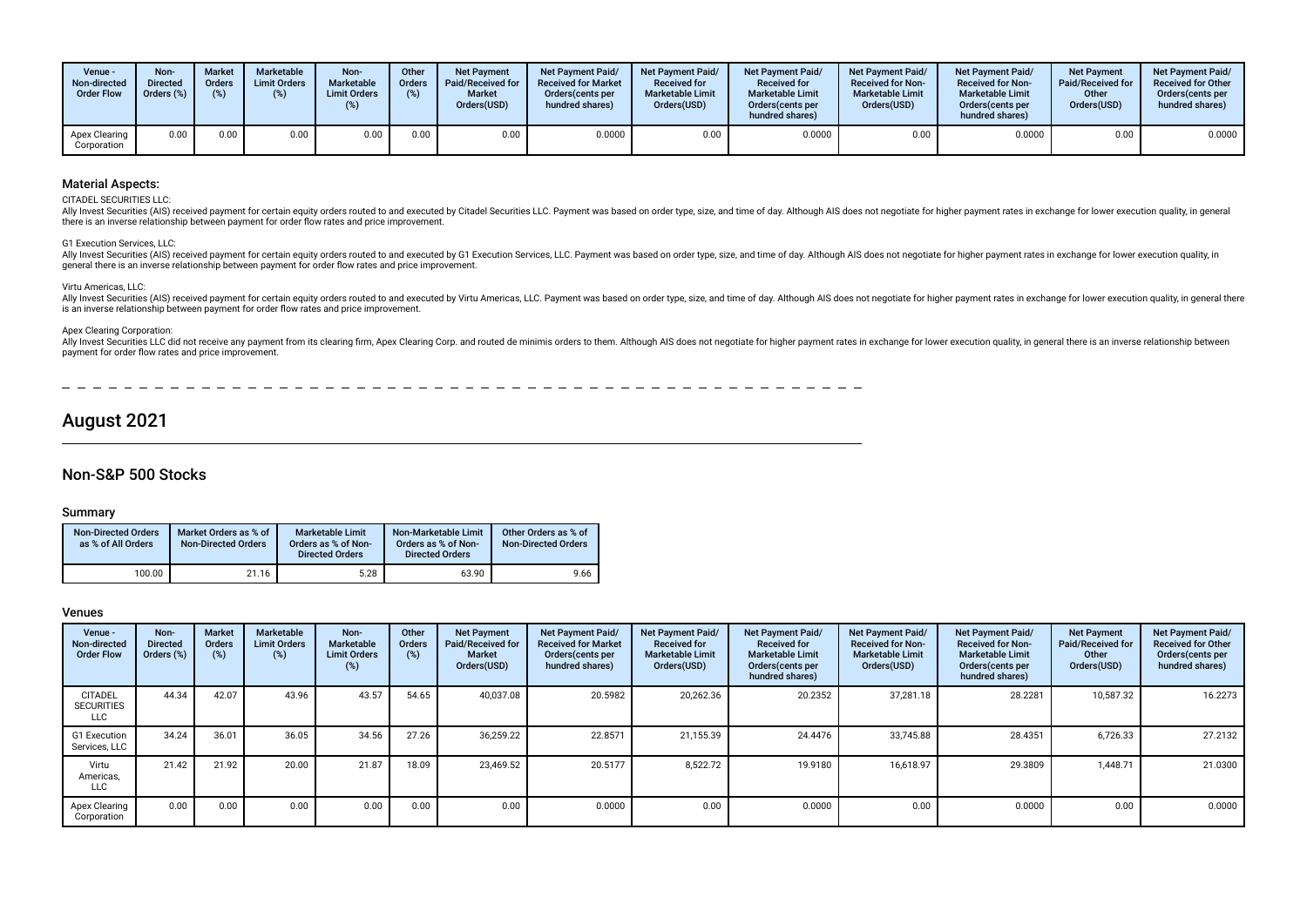#### CITADEL SECURITIES LLC:

Ally Invest Securities (AIS) received payment for certain equity orders routed to and executed by Citadel Securities LLC. Payment was based on order type, size, and time of day. Although AIS does not negotiate for higher p there is an inverse relationship between payment for order fow rates and price improvement.

#### G1 Execution Services, LLC:

Ally Invest Securities (AIS) received payment for certain equity orders routed to and executed by G1 Execution Services, LLC. Payment was based on order type, size, and time of day. Although AIS does not negotiate for high general there is an inverse relationship between payment for order fow rates and price improvement.

#### Virtu Americas, LLC:

Ally Invest Securities (AIS) received payment for certain equity orders routed to and executed by Virtu Americas, LLC. Payment was based on order type, size, and time of day. Although AIS does not negotiate for higher paym is an inverse relationship between payment for order fow rates and price improvement.

#### Apex Clearing Corporation:

Ally Invest Securities LLC did not receive any payment from its clearing firm, Apex Clearing Corp. and routed de minimis orders to them. Although AIS does not negotiate for higher payment rates in exchange for lower execut payment for order fow rates and price improvement.

## August 2021

### **Options**

#### Summary

| <b>Non-Directed Orders</b><br>as % of All Orders | Market Orders as % of<br><b>Non-Directed Orders</b> | <b>Marketable Limit</b><br>Orders as % of Non-<br><b>Directed Orders</b> | Non-Marketable Limit<br>Orders as % of Non-<br><b>Directed Orders</b> | Other Orders as % of<br><b>Non-Directed Orders</b> |
|--------------------------------------------------|-----------------------------------------------------|--------------------------------------------------------------------------|-----------------------------------------------------------------------|----------------------------------------------------|
| 100.00                                           | 5.73                                                | 5.98                                                                     | 55.11                                                                 | 33.18                                              |

#### Venues

| Venue -<br>Non-directed<br><b>Order Flow</b>      | Non-<br><b>Directed</b><br>Orders (%) | <b>Market</b><br>Orders<br>(%) | Marketable<br><b>Limit Orders</b><br>$(\%)$ | Non-<br>Marketable<br><b>Limit Orders</b><br>(%) | Other<br>Orders<br>(%) | <b>Net Payment</b><br>Paid/Received for<br><b>Market</b><br>Orders(USD) | Net Payment Paid/<br><b>Received for Market</b><br>Orders (cents per<br>hundred shares) | Net Payment Paid/<br><b>Received for</b><br><b>Marketable Limit</b><br>Orders(USD) | Net Payment Paid/<br><b>Received for</b><br><b>Marketable Limit</b><br>Orders(cents per<br>hundred shares) | Net Payment Paid/<br><b>Received for Non-</b><br><b>Marketable Limit</b><br>Orders(USD) | Net Payment Paid/<br><b>Received for Non-</b><br><b>Marketable Limit</b><br>Orders(cents per<br>hundred shares) | <b>Net Payment</b><br>Paid/Received for<br>Other<br>Orders(USD) | <b>Net Payment Paid/</b><br><b>Received for Other</b><br>Orders (cents per<br>hundred shares) |
|---------------------------------------------------|---------------------------------------|--------------------------------|---------------------------------------------|--------------------------------------------------|------------------------|-------------------------------------------------------------------------|-----------------------------------------------------------------------------------------|------------------------------------------------------------------------------------|------------------------------------------------------------------------------------------------------------|-----------------------------------------------------------------------------------------|-----------------------------------------------------------------------------------------------------------------|-----------------------------------------------------------------|-----------------------------------------------------------------------------------------------|
| <b>CITADEL</b><br><b>SECURITIES</b><br><b>LLC</b> | 43.65                                 | 33.14                          | 35.20                                       | 41.36                                            | 50.79                  | 32,625.00                                                               | 49.9288                                                                                 | 74,175.00                                                                          | 49.3694                                                                                                    | 82,255.00                                                                               | 48.8865                                                                                                         | 68,312.00                                                       | 46.3591                                                                                       |
| Wolverine<br>Execution<br>Services, LLC           | 29.43                                 | 31.03                          | 27.08                                       | 30.64                                            | 27.57                  | 24.760.95                                                               | 44.4446                                                                                 | 49,416.55                                                                          | 49.9642                                                                                                    | 64.278.50                                                                               | 48.3868                                                                                                         | 43,645.19                                                       | 50.5059                                                                                       |
| Global<br>Execution<br><b>Brokers LP</b>          | 26.92                                 | 35.83                          | 37.72                                       | 27.99                                            | 21.65                  | 30.867.02                                                               | 44.6397                                                                                 | 73,869.76                                                                          | 49.7115                                                                                                    | 87.841.20                                                                               | 49.6808                                                                                                         | 42,669.10                                                       | 47.0250                                                                                       |

### Material Aspects:

CITADEL SECURITIES LLC:

Ally Invest Securities (AIS) received payment for certain equity orders routed to and executed by Citadel Securities LLC. Payment was based on order type, size, and time of day. Although AIS does not negotiate for higher p there is an inverse relationship between payment for order fow rates and price improvement.

Wolverine Execution Services, LLC:

Ally Invest Securities (AIS) received payment for certain equity orders routed to and executed by Wolverine Execution Services, LLC. Payment was based on order type, size, and time of day. Although AIS does not negotiate f in general there is an inverse relationship between payment for order fow rates and price improvement.

Global Execution Brokers LP: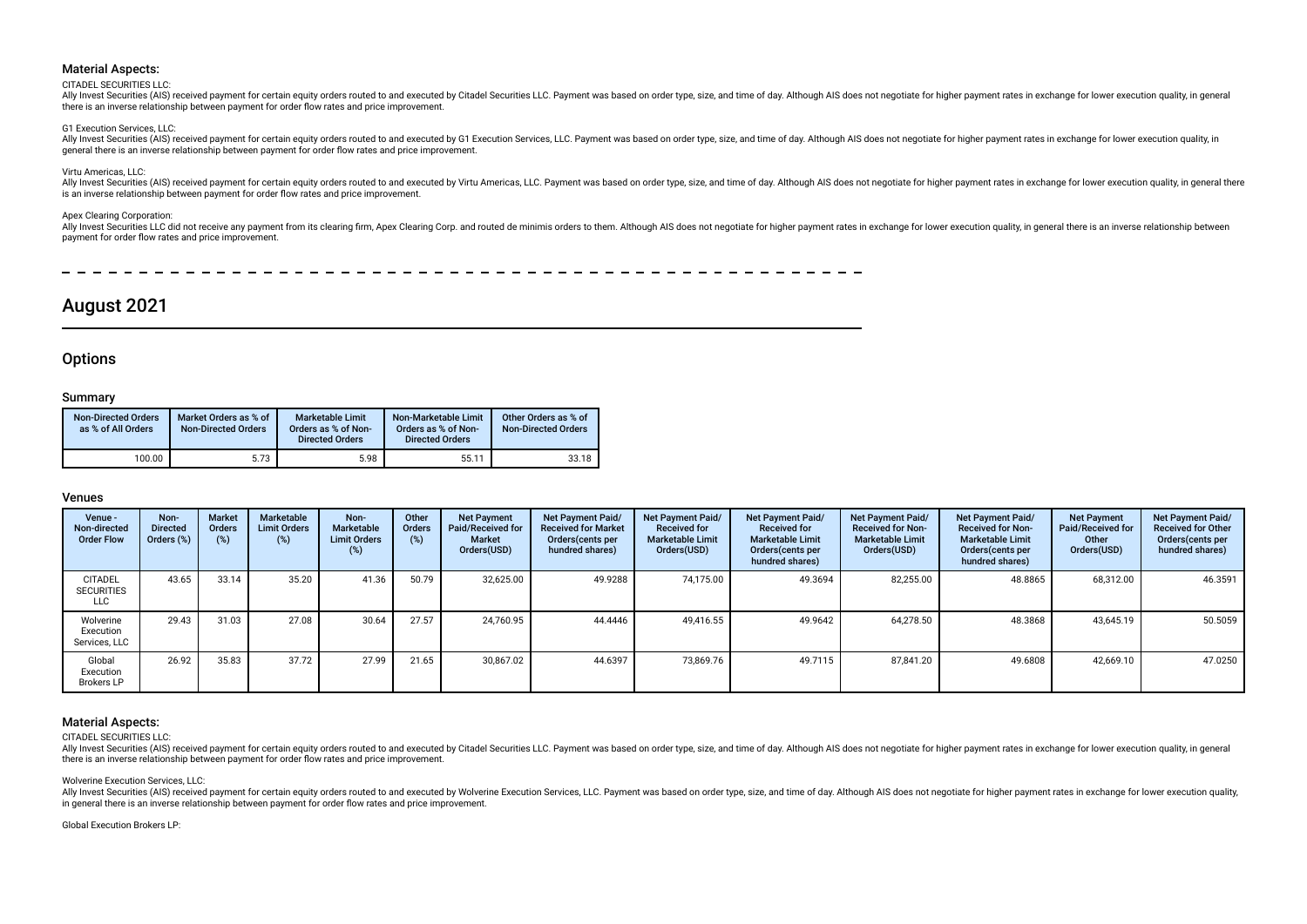Ally Invest Securities (AIS) received payment for certain equity orders routed to and executed by Global Execution Brokers LP. Payment was based on order type, size, and time of day. Although AIS does not negotiate for hig general there is an inverse relationship between payment for order fow rates and price improvement.

## September 2021

## S&P 500 Stocks

#### Summary

| <b>Non-Directed Orders</b><br>as % of All Orders | Market Orders as % of<br><b>Non-Directed Orders</b> | Marketable Limit<br>Orders as % of Non-<br><b>Directed Orders</b> | Non-Marketable Limit<br>Orders as % of Non-<br><b>Directed Orders</b> | Other Orders as % of<br><b>Non-Directed Orders</b> |
|--------------------------------------------------|-----------------------------------------------------|-------------------------------------------------------------------|-----------------------------------------------------------------------|----------------------------------------------------|
| 100.00                                           | 20.28                                               | 5.90                                                              | 61.31                                                                 | 12.52                                              |

### Venues

| Venue -<br>Non-directed<br><b>Order Flow</b> | Non-<br><b>Directed</b><br>Orders (%) | <b>Market</b><br>Orders<br>(% ) | Marketable<br><b>Limit Orders</b><br>(%) | Non-<br>Marketable<br><b>Limit Orders</b><br>(%) | Other<br>Orders<br>(%) | <b>Net Payment</b><br>Paid/Received for<br><b>Market</b><br>Orders(USD) | Net Payment Paid/<br><b>Received for Market</b><br>Orders cents per<br>hundred shares) | <b>Net Payment Paid/</b><br><b>Received for</b><br><b>Marketable Limit</b><br>Orders(USD) | Net Payment Paid/<br><b>Received for</b><br><b>Marketable Limit</b><br>Orders(cents per<br>hundred shares) | Net Payment Paid/<br><b>Received for Non-</b><br><b>Marketable Limit</b><br>Orders(USD) | Net Payment Paid/<br><b>Received for Non-</b><br><b>Marketable Limit</b><br>Orders (cents per<br>hundred shares) | <b>Net Payment</b><br>Paid/Received for<br>Other<br>Orders(USD) | <b>Net Payment Paid/</b><br><b>Received for Other</b><br>Orders(cents per<br>hundred shares) |
|----------------------------------------------|---------------------------------------|---------------------------------|------------------------------------------|--------------------------------------------------|------------------------|-------------------------------------------------------------------------|----------------------------------------------------------------------------------------|-------------------------------------------------------------------------------------------|------------------------------------------------------------------------------------------------------------|-----------------------------------------------------------------------------------------|------------------------------------------------------------------------------------------------------------------|-----------------------------------------------------------------|----------------------------------------------------------------------------------------------|
| <b>CITADEL</b><br><b>SECURITIES</b><br>LLC   | 41.60                                 | 40.71                           | 40.58                                    | 41.17                                            | 45.60                  | 8.335.11                                                                | 22.0000                                                                                | 1,699.91                                                                                  | 22.0000                                                                                                    | 5,632.20                                                                                | 30.0000                                                                                                          | 2,056.50                                                        | 20.8669                                                                                      |
| G1 Execution<br>Services, LLC                | 40.56                                 | 40.90                           | 40.55                                    | 41.08                                            | 37.46                  | 8.036.95                                                                | 23.0935                                                                                | 1.271.07                                                                                  | 22.6116                                                                                                    | 5.902.49                                                                                | 30.0000                                                                                                          | 2,073.49                                                        | 26.6364                                                                                      |
| Virtu<br>Americas.<br><b>LLC</b>             | 17.85                                 | 18.39                           | 18.87                                    | 17.75                                            | 16.95                  | 3.018.17                                                                | 19.4026                                                                                | 637.29                                                                                    | 20.2909                                                                                                    | 2.278.46                                                                                | 29.9999                                                                                                          | 616.12                                                          | 21.4903                                                                                      |

#### Material Aspects:

#### CITADEL SECURITIES LLC:

Ally Invest Securities (AIS) received payment for certain equity orders routed to and executed by Citadel Securities LLC. Payment was based on order type, size, and time of day. Although AIS does not negotiate for higher p there is an inverse relationship between payment for order fow rates and price improvement.

#### G1 Execution Services, LLC:

Ally Invest Securities (AIS) received payment for certain equity orders routed to and executed by G1 Execution Services, LLC. Payment was based on order type, size, and time of day. Although AIS does not negotiate for high general there is an inverse relationship between payment for order fow rates and price improvement.

#### Virtu Americas, LLC:

Ally Invest Securities (AIS) received payment for certain equity orders routed to and executed by Virtu Americas, LLC. Payment was based on order type, size, and time of day. Although AIS does not negotiate for higher paym is an inverse relationship between payment for order fow rates and price improvement.

## September 2021

## Non-S&P 500 Stocks

Summary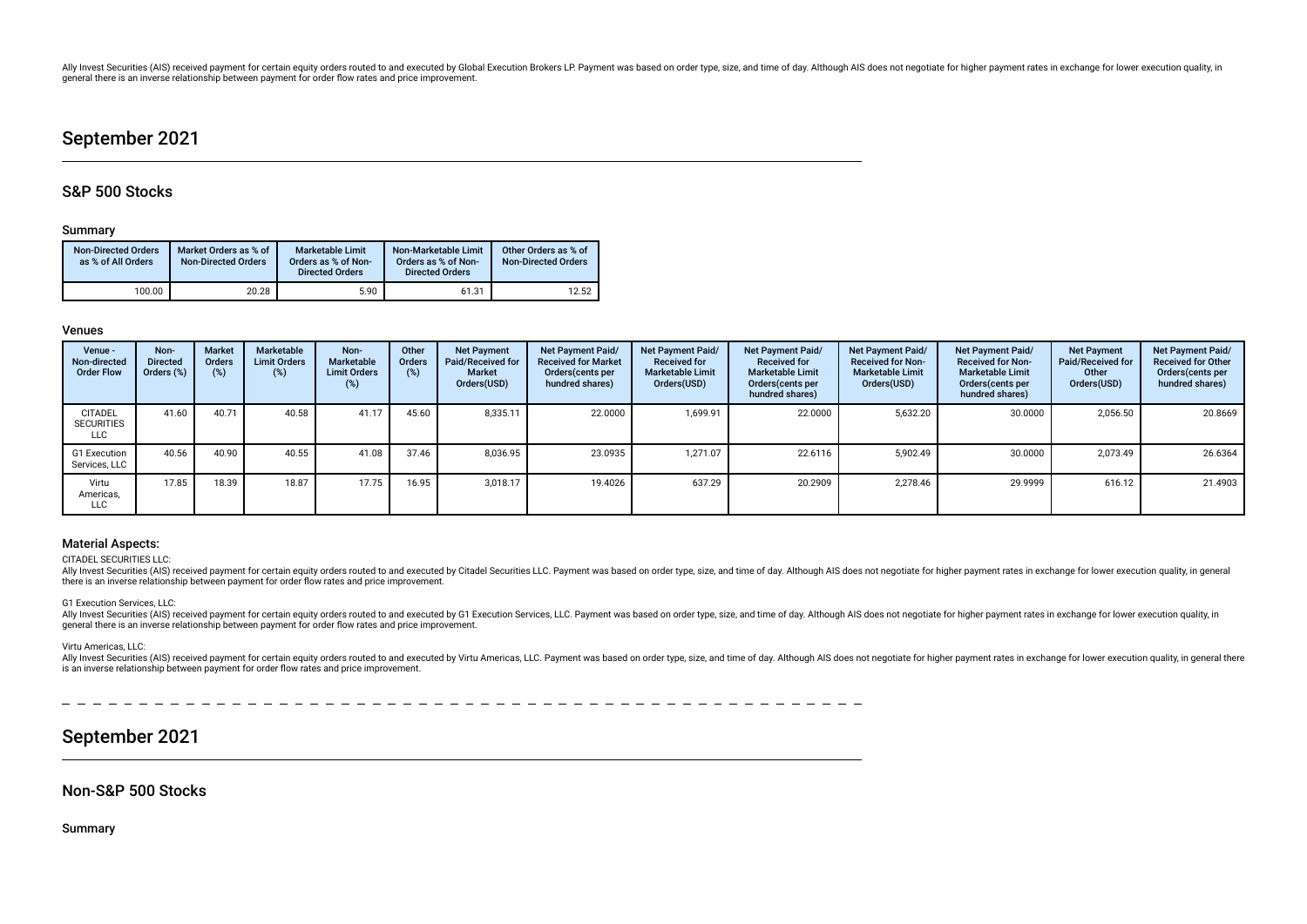| <b>Non-Directed Orders</b><br>as % of All Orders | Market Orders as % of<br><b>Non-Directed Orders</b> | Marketable Limit<br>Orders as % of Non-<br><b>Directed Orders</b> | Non-Marketable Limit<br>Orders as % of Non-<br><b>Directed Orders</b> | Other Orders as % of<br><b>Non-Directed Orders</b> |
|--------------------------------------------------|-----------------------------------------------------|-------------------------------------------------------------------|-----------------------------------------------------------------------|----------------------------------------------------|
| 100.00                                           | 19.56                                               | 6.94                                                              | 63.21                                                                 | 10.29                                              |

#### Venues

| Venue -<br>Non-directed<br><b>Order Flow</b> | Non-<br><b>Directed</b><br>Orders (%) | <b>Market</b><br>Orders<br>(%) | Marketable<br><b>Limit Orders</b><br>(%) | Non-<br>Marketable<br><b>Limit Orders</b><br>$(\%)$ | Other<br>Orders<br>(%) | <b>Net Payment</b><br>Paid/Received for<br><b>Market</b><br>Orders(USD) | <b>Net Payment Paid/</b><br><b>Received for Market</b><br>Orders (cents per<br>hundred shares) | <b>Net Payment Paid/</b><br><b>Received for</b><br><b>Marketable Limit</b><br>Orders(USD) | <b>Net Payment Paid/</b><br><b>Received for</b><br><b>Marketable Limit</b><br>Orders(cents per<br>hundred shares) | Net Payment Paid/<br><b>Received for Non-</b><br><b>Marketable Limit</b><br>Orders(USD) | Net Payment Paid/<br><b>Received for Non-</b><br><b>Marketable Limit</b><br>Orders(cents per<br>hundred shares) | <b>Net Payment</b><br><b>Paid/Received for</b><br>Other<br>Orders(USD) | Net Payment Paid/<br><b>Received for Other</b><br>Orders(cents per<br>hundred shares) |
|----------------------------------------------|---------------------------------------|--------------------------------|------------------------------------------|-----------------------------------------------------|------------------------|-------------------------------------------------------------------------|------------------------------------------------------------------------------------------------|-------------------------------------------------------------------------------------------|-------------------------------------------------------------------------------------------------------------------|-----------------------------------------------------------------------------------------|-----------------------------------------------------------------------------------------------------------------|------------------------------------------------------------------------|---------------------------------------------------------------------------------------|
| <b>CITADEL</b><br><b>SECURITIES</b><br>LLC   | 42.02                                 | 40.72                          | 40.63                                    | 41.21                                               | 50.43                  | 40.728.17                                                               | 20.2523                                                                                        | 20.671.44                                                                                 | 19.4281                                                                                                           | 45.567.45                                                                               | 28.3619                                                                                                         | 10,315.03                                                              | 16.0013                                                                               |
| G1 Execution<br>Services, LLC                | 40.39                                 | 40.57                          | 41.11                                    | 41.26                                               | 34.24                  | 46.949.62                                                               | 23.3153                                                                                        | 27,525.57                                                                                 | 24.2487                                                                                                           | 45,268.14                                                                               | 28.0815                                                                                                         | 7,201.82                                                               | 28.1003                                                                               |
| Virtu<br>Americas,<br><b>LLC</b>             | 17.59                                 | 18.72                          | 18.26                                    | 17.53                                               | 15.33                  | 19,031.62                                                               | 19.9350                                                                                        | 7,456.89                                                                                  | 19.7391                                                                                                           | 16,443.42                                                                               | 28.9705                                                                                                         | 1,207.62                                                               | 23.4485                                                                               |

### Material Aspects:

#### CITADEL SECURITIES LLC:

Ally Invest Securities (AIS) received payment for certain equity orders routed to and executed by Citadel Securities LLC. Payment was based on order type, size, and time of day. Although AIS does not negotiate for higher p there is an inverse relationship between payment for order fow rates and price improvement.

#### G1 Execution Services, LLC:

Ally Invest Securities (AIS) received payment for certain equity orders routed to and executed by G1 Execution Services, LLC. Payment was based on order type, size, and time of day. Although AIS does not negotiate for high general there is an inverse relationship between payment for order fow rates and price improvement.

#### Virtu Americas, LLC:

Ally Invest Securities (AIS) received payment for certain equity orders routed to and executed by Virtu Americas, LLC. Payment was based on order type, size, and time of day. Although AIS does not negotiate for higher paym is an inverse relationship between payment for order fow rates and price improvement.

September 2021

## **Options**

### Summary

| <b>Non-Directed Orders</b><br>as % of All Orders | Market Orders as % of<br><b>Non-Directed Orders</b> | <b>Marketable Limit</b><br>Orders as % of Non-<br><b>Directed Orders</b> | Non-Marketable Limit<br>Orders as % of Non-<br><b>Directed Orders</b> | Other Orders as % of<br><b>Non-Directed Orders</b> |
|--------------------------------------------------|-----------------------------------------------------|--------------------------------------------------------------------------|-----------------------------------------------------------------------|----------------------------------------------------|
| 100.00                                           | 5.86                                                | 5.83                                                                     | 55.18                                                                 | 33.14                                              |

| Venue -<br>Non-directed<br><b>Order Flow</b> | Non-<br><b>Directed</b><br>Orders (%) | <b>Market</b><br>Orders<br>$(\%)$ | Marketable<br><b>Limit Orders</b> | Non-<br>Marketable<br><b>Limit Orders</b> | Other<br>Orders<br>(%) | <b>Net Payment</b><br>Paid/Received for<br><b>Market</b><br>Orders(USD) | Net Payment Paid/<br><b>Received for Market</b><br>Orders (cents per<br>hundred shares) | <b>Net Payment Paid/</b><br><b>Received for</b><br><b>Marketable Limit</b><br>Orders(USD) | Net Payment Paid<br><b>Received for</b><br><b>Marketable Limit</b><br>Orders (cents per<br>hundred shares) | <b>Net Payment Paid/</b><br><b>Received for Non-</b><br><b>Marketable Limit</b><br>Orders(USD) | Net Payment Paid/<br>Received for Non-<br><b>Marketable Limit</b><br>Orders(cents per<br>hundred shares) | Net Payment<br>Paid/Received for<br>Other<br>Orders(USD) | Net Payment Paid/<br><b>Received for Other</b><br>Orders(cents per<br>hundred shares) |
|----------------------------------------------|---------------------------------------|-----------------------------------|-----------------------------------|-------------------------------------------|------------------------|-------------------------------------------------------------------------|-----------------------------------------------------------------------------------------|-------------------------------------------------------------------------------------------|------------------------------------------------------------------------------------------------------------|------------------------------------------------------------------------------------------------|----------------------------------------------------------------------------------------------------------|----------------------------------------------------------|---------------------------------------------------------------------------------------|
|----------------------------------------------|---------------------------------------|-----------------------------------|-----------------------------------|-------------------------------------------|------------------------|-------------------------------------------------------------------------|-----------------------------------------------------------------------------------------|-------------------------------------------------------------------------------------------|------------------------------------------------------------------------------------------------------------|------------------------------------------------------------------------------------------------|----------------------------------------------------------------------------------------------------------|----------------------------------------------------------|---------------------------------------------------------------------------------------|